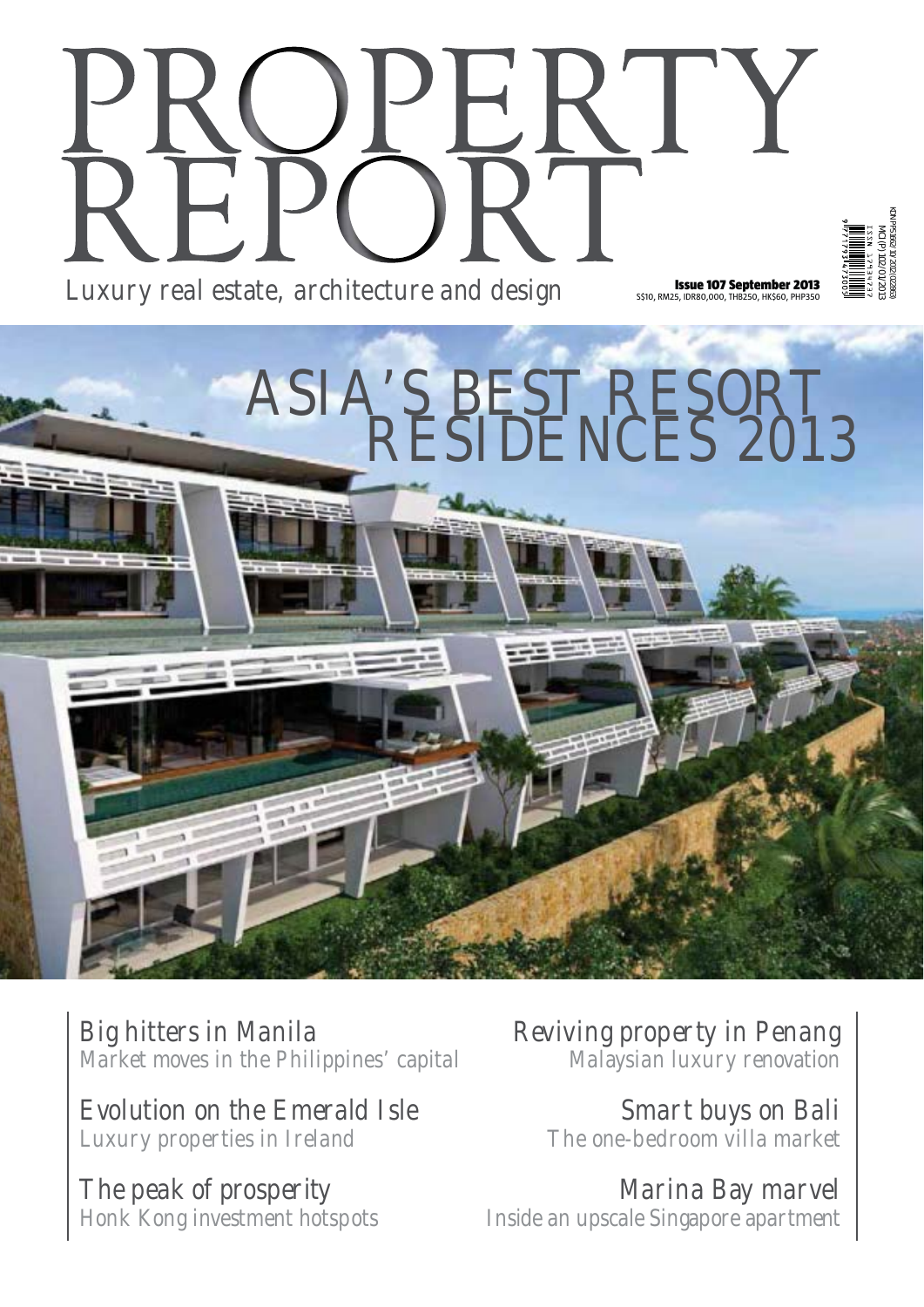



With Southeast Asia's urban property markets hot to the point where governments have to impose restrictive measures to cool down frenzied investment; resort properties have become a popular alternative for buyers looking to maximise capital.

"We've seen a defined evolution of hotel managed residences and they are now moving up the development cycle into a more mature market," says Bill Barnett, founder and managing director of Asia-based hospitality and property consulting firm C9 Hotelworks. "For management companies the interest is not so much in the license fees, but the broader connection to property developers who aside from residential, want to diversity risk into recurring hotel operating properties."

In popular beachside locations across the region, a choice of property types can now be purchased either freehold, leasehold or with specified usage and rental pool schemes to generate yields when owners are not staying in their property. The buyers of resort residences also enjoy a full range of hospitality services, as well as additional privileges such as discounts on F&B, recreation and transport. This makes for a two-fold investment that combines financial opportunities with lifestyle returns.

For this issue, the editorial team at *Property Report* selected 15 properties that we feel represent the Best Resort Residences 2013, based on factors such as location, design, investment potential, onsite facilities and services for residents.